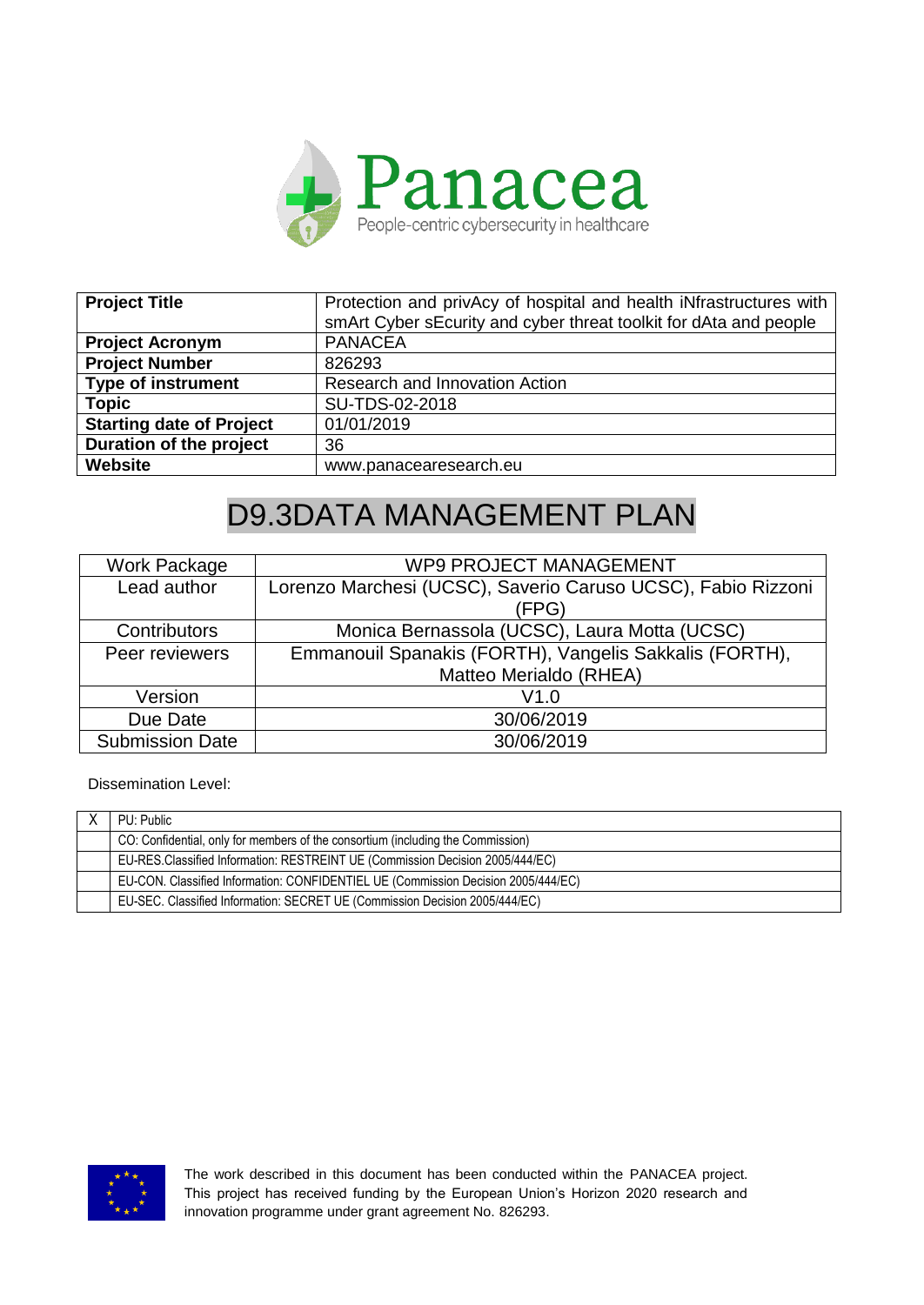

## Version History

| <b>Revision</b>     | <b>Date</b> | <b>Editor</b>                                                                                                              | <b>Comments</b>                            |
|---------------------|-------------|----------------------------------------------------------------------------------------------------------------------------|--------------------------------------------|
| 0.1 R <sub>01</sub> | 19/06/2019  | Lorenzo Marchesi (UCSC), Saverio<br>Caruso UCSC), Monica Bernassola<br>(UCSC), Laura Motta (UCSC), Fabio<br>Rizzoni (UCSC) | Development of V01 R01                     |
| 0.1 R <sub>02</sub> | 30/06/2019  | Emmanouil Spanakis (FORTH),<br>Vangelis Sakkalis (FORTH), Matteo<br>Merialdo (RHEA)                                        | Review/comments to V01 R01                 |
| 0.1 R <sub>03</sub> | 30/06/2019  | Lorenzo Marchesi (UCSC), Saverio<br>Caruso (UCSC), Daniele Gui (UCSC)                                                      | Development of V01R03 after<br>peer review |
|                     |             |                                                                                                                            |                                            |
|                     |             |                                                                                                                            |                                            |
|                     |             |                                                                                                                            |                                            |
|                     |             |                                                                                                                            |                                            |
|                     |             |                                                                                                                            |                                            |

# List of Contributors

The list of contributors to this deliverable are presented in the following table:

| <b>Section</b> | Author(s)<br>UCSC, FPG |
|----------------|------------------------|
| <b>All</b>     |                        |
|                |                        |
|                |                        |
|                |                        |
|                |                        |
|                |                        |
|                |                        |
|                |                        |

## Keywords

INFORMED CONSENT, PRIVACY STATEMENT, ANONYMIZATION, FURTHER PROCESSING OF PERSONAL DATA, SECURITY MEASURES, DATA PROTECTION, GDPR, FAIR, METADATA, INTEROPERABLE, ACCESSIBLE, FINDABLE

# **Disclaimer**

This document contains information which is proprietary to the PANACEA consortium. Neither this document nor the information contained herein shall be used, duplicated or communicated by any means to any third party, in whole or parts, except with the prior written consent of the PANACEA consortium.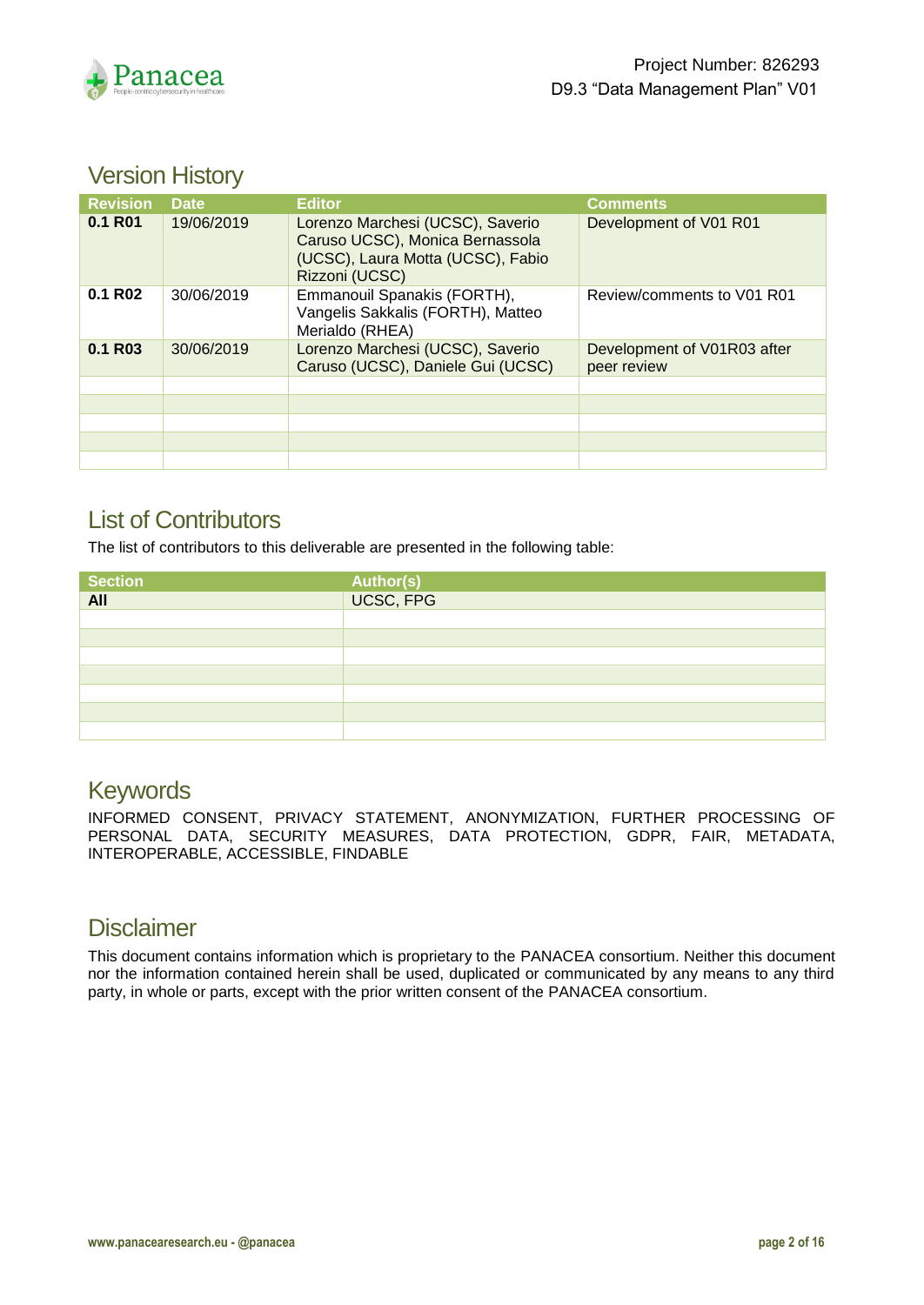

## Executive Summary

This Deliverable was written following the structure of the H2020 DMP template [\(http://ec.europa.eu/research/participants/docs/h2020-funding-guide/cross-cutting-issues/open-access-data](http://ec.europa.eu/research/participants/docs/h2020-funding-guide/cross-cutting-issues/open-access-data-management/data-management_en.htm)[management/data-management\\_en.htm\)](http://ec.europa.eu/research/participants/docs/h2020-funding-guide/cross-cutting-issues/open-access-data-management/data-management_en.htm).

In the framework of the rapid evolution of health systems towards digitalization, the PANACEA Project is focused on strengthening awareness of cyber vulnerabilities delivering a Dynamic Risk Management Platform; through a series of toolkits (Solution toolkit and Delivery toolkit) and field demonstrations in an emulated environment, the PANACEA Project will enable healthcare facilities to assess the nature and severity of a cyber-threat, and sustainably decide to adopt strategies to strengthen preparedness and response.

This deliverable is centred on:

which categories of data will be collected or processed by the Panacea Project, how they will be processed and protected through the compliance with recognized standards and Regulations. Different options are indicated as to which data sets will be chosen for the emulated environments as the requirements unfold (e.g. previously collected data, mock data generated by an algorithm, data specifically collected etc.).

How FAIR - findability, accessibility, interoperability, and reusability principles will be applied through: the Open Science Policy Platform OSSP recommendations (findability); Zenodo and B2Share channels (accessibility); outputs resulting as publicly available for further research and scientific publications in formats commonly used such as JSON or XML (interoperability); licensing of data not protected by other IPRs through Creative Commons (CC), will be either CC-0 (public domain) or CC-BY (attribution) (re-use).

Data security is focused on two categories of data: security of dataflow and data used to validate the toolkits (the data fed into the emulated environments for the validation processes) and the security of the personal data related to Project workshops (contact information and feedbacks from stakeholders/end-users such as questionnaires). More details are provided in D10.1 (dissemination level "Confidential"),

Where ethical aspects are concerned, relevant reference deliverables are indicated.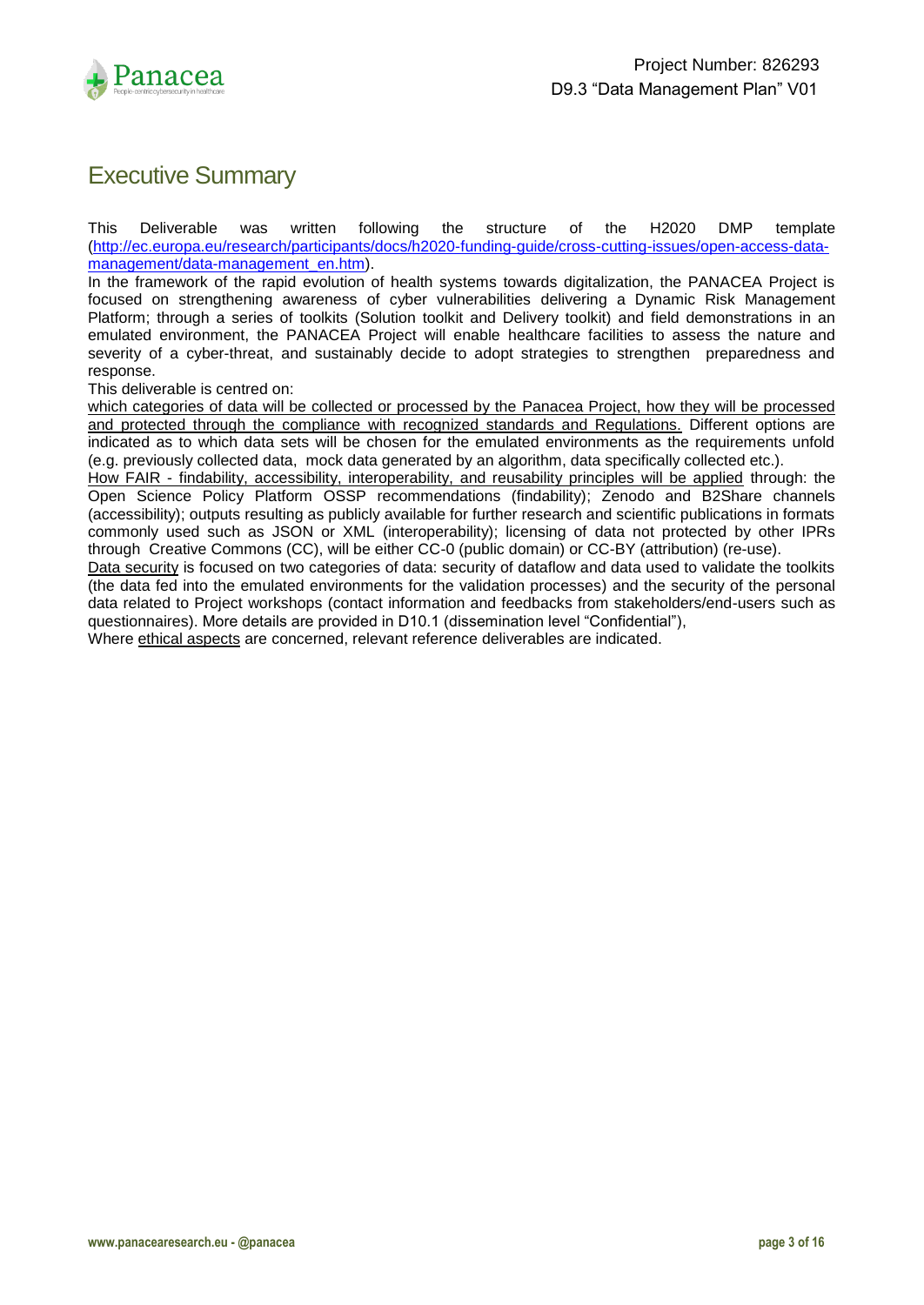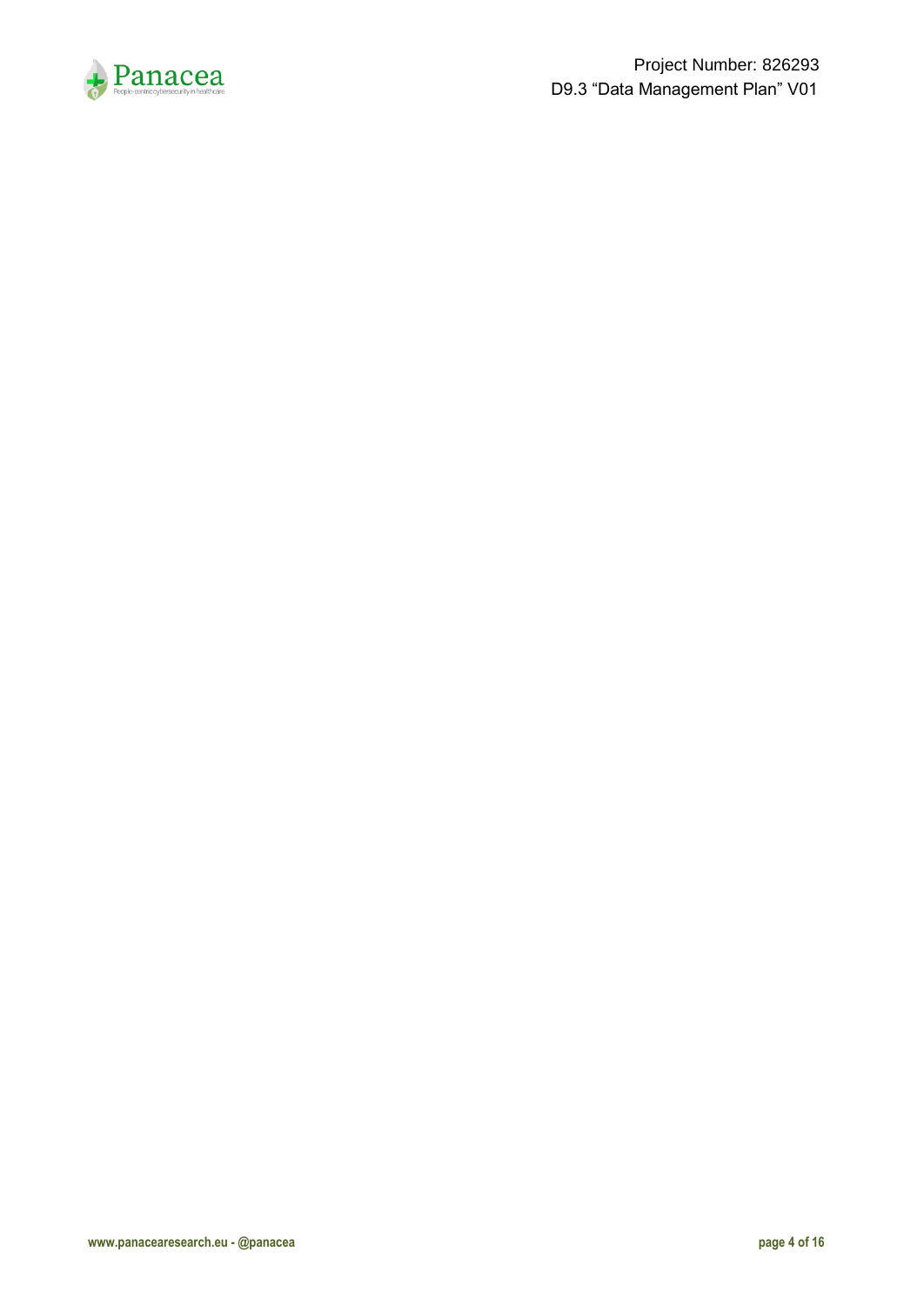

## **Table of Contents**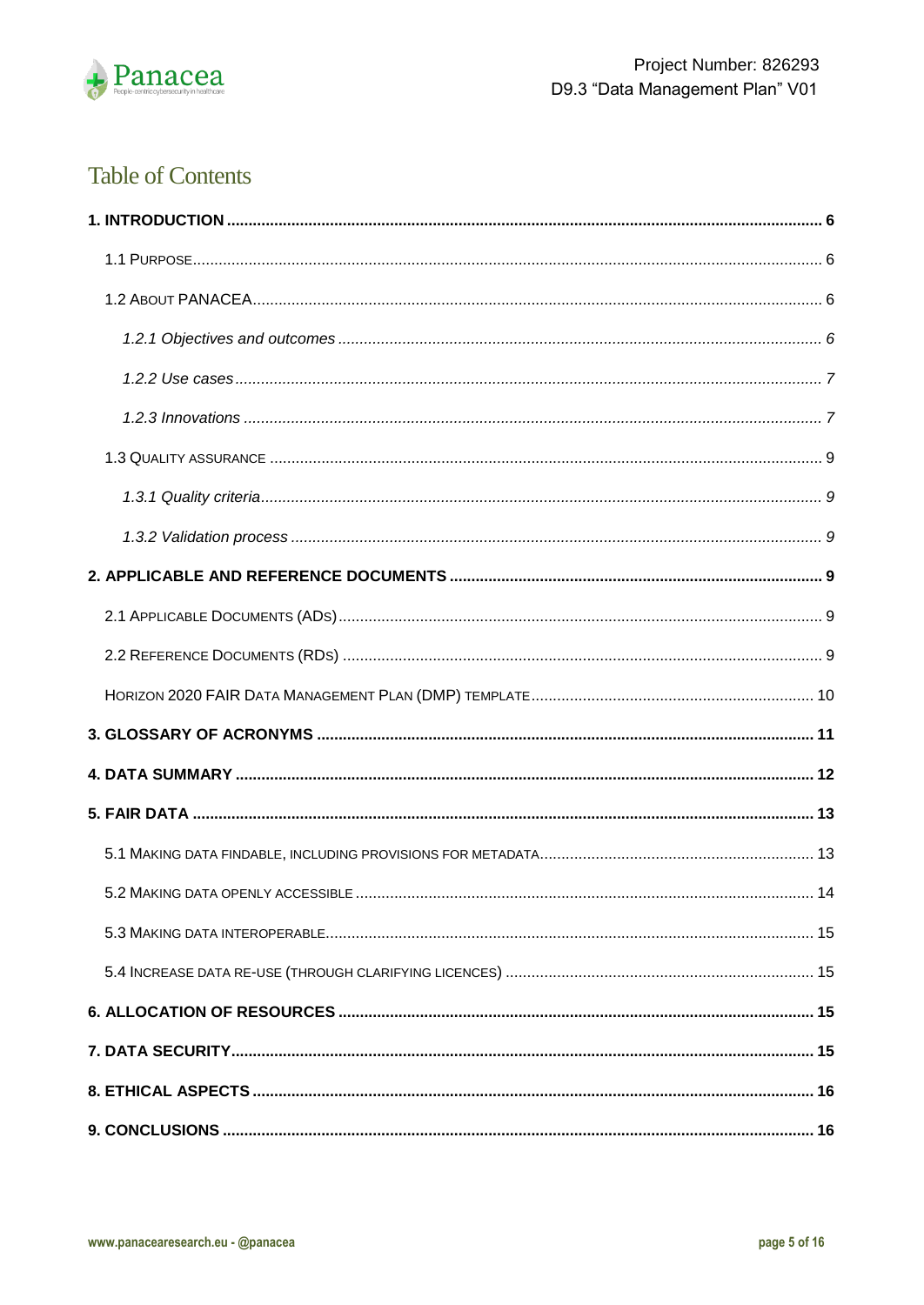

# <span id="page-5-0"></span>1. Introduction

### <span id="page-5-1"></span>1.1 Purpose

This deliverable (D9.3 Data Management Plan) describes how, in the framework of the PANACEA Project, data will be handled, protected and made available according to the FAIR principles and circulated within the Consortium. Its dissemination level is public. The sections dedicated to data security and ethical aspects are also considered in D10.1 which, to the contrary, is set as dissemination level "Confidential, for Consortium members only and Commission services". For this reason, some aspects from D9.3 which are not intended for public dissemination, will not be included. As will be explained in the following sections, complete definition of the data which will be used in the toolkit demonstration is not yet available at the time of writing, because it is part of a process which is still unfolding in the scenario and requirements development phase. For these reasons, an update of the Data Management Plan will be necessary as the technical analysis unfolds.

### <span id="page-5-2"></span>1.2 About PANACEA

Healthcare is increasingly evolving towards digitalisation: from the development of electronic health records, of teleconsultation and tele-expertise is thriving and connected objects are on the rise. It is evident that threats and potential damages to healthcare critical infrastructures due to cyberattacks require a fortification of the security features in the industry.

The PANACEA Research & Innovation Action, referred to as PANACEA, will be the field demonstration that security stems from awareness of cyber vulnerabilities, enabling healthcare facilities to assess the nature and severity of a threat, and sustainably decide to adopt strategies to strengthen its preparedness and response.

PANACEA will deliver a Dynamic Risk Management Platform, analysing the risk of the IT infrastructure leveraging the healthcare processes. The Secure Information Sharing Platform will manage information sharing between healthcare organizations, multi-tenant and cross boundaries.

On one hand, PANACEA will address the need to respond swiftly to a complex, multi-faceted cyber threat landscape, on the other hand, it will address the need for highly-skilled cybersecurity professionals to help reduce cyber risks in healthcare.

As general impacts, PANACEA looks to:

- Reinforce Europe's position as a key security provider for Healthcare IT systems;
- Allow for a continued development and improvement of fully tailored identity management and secure data management solutions for Healthcare;
- Proceed with the development of new prototypes to improve the security of IT infrastructures leveraging the healthcare processes;
- Accelerate its growth in the Healthcare ecosystem to attract more customers and to increase its market share with the target to reach \$2bn revenues by 2020;
- Extend and reinforce its European network of stakeholders and decision makers

#### <span id="page-5-3"></span>1.2.1 Objectives and outcomes

PANACEA delivers two toolkits for **cyber security assessment and preparedness of Healthcare ICT infrastructures and connected devices**:

- The PANACEA **Solution Toolkit** (made up of 4 technological tools and 3 organizational tools) and
- The PANACEA **Delivery Toolkit** (made up of 2 support tools).

The technical tools of the toolkit will be demonstrated on relevant environments (Technology Readiness Level 6) and will benefit from ambitious research goals, achieved by moving beyond the current state of the art in strategic areas such as: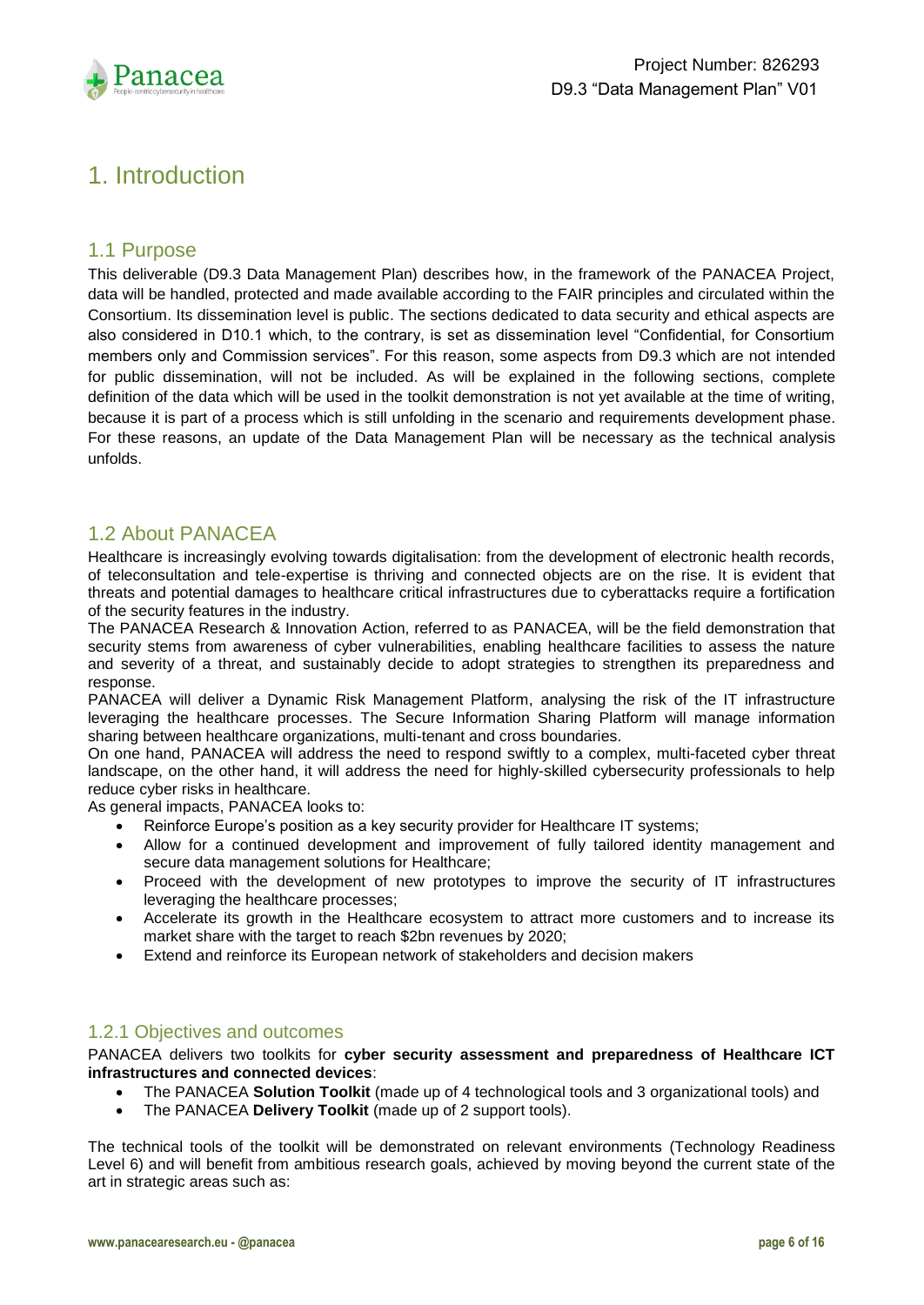

- **Dynamic risk assessment & mitigation** (threat modelling, attack modelling, response management through technical and non-technical security measures, visual analytics);
- **Blockchain**for secure information sharing of healthcare data;
- **Identification & authentication** (cryptographic authentication protocols, biometric recognition/digital identity, IoMT identification);
- **Security-by-design** methods and tools for healthcare systems and software;
- **Secure behaviours decision models** and influencers.

**[Three end-user scenarios](http://panaceadev.trust-itservices.com/use-cases)**, developed in Italy, Crete and Ireland, will provide a solid test-bed.

The PANACEA main objectives are listed below:

- Objective 1: Develop and validate tools for dynamic risk assessment and mitigation
- Objective 2: Develop and validate tools for Secure Information Sharing
- Objective 3: Develop and validate tools for System Security-by-design and certification
- Objective 4: Develop and validate tools for identification and authentication
- Objective 5: Develop and validate an educational package for cybersecurity in the health sector
- Objective 6: Develop and validate tools for resilience governance
- Objective 7: Develop tools for secure behaviours nudging
- Objective 8: Develop and validate Implementation Guidelines for cybersecurity solutions adoption
- Objective 9: Develop and validate a Security-ROI methodology
- Objective 10: Engage a representative community of stakeholders and identify a sustainability path for the PANACEA vision

#### <span id="page-6-0"></span>1.2.2 Use cases

PANACEA offers a significant improvement in multiple areas (from threat awareness to security-by-design and secure information sharing).

However, results can only be measured in the context of realistic data, use cases and scenarios. At the same time it is not possible to rely on the operational IT infrastructure of the hospitals for research, development and testing activities, due to their criticality. For this reason, the consortium will adopt the use of emulation environments based on a set of heterogeneous user scenarios developed by End Users and relevant for their businesses.

The User Scenarios will be hosted by three end-users in Italy, Crete and Ireland and will be elicited in order to give the consortium a wide potential dataset representing different networks and organisations, heterogeneous threats and incidents situations.

User scenarios have a critical importance for the development, test and validation of the PANACEA toolkit: using virtualization techniques on private cloud environments, fractions of the end users IT infrastructures will be virtualized and emulated in order to create a safe virtual environment with affinity to the operational but fully available for testing and validation. User scenarios will be hence fundamental in order to understand how the emulation environments will need to be composed.

User Scenarios will be detailed in deliverable D1.4 (31 September 2019).

#### <span id="page-6-1"></span>1.2.3 Innovations

PANACEA research will deliver two toolkits for cyber security assessment and preparedness of Healthcare ICT infrastructures and connected devices: the Solution Toolkit and the Delivery Toolkit.

1- The **Solution Toolkit** will positively affect the cybersecurity of a Healthcare Centre (HCC) according to a holistic modality, assessing (and acting on) the physical, software and organizational/human components of the HCC, relevant for the cybersecurity.

It is composed of four technological tools: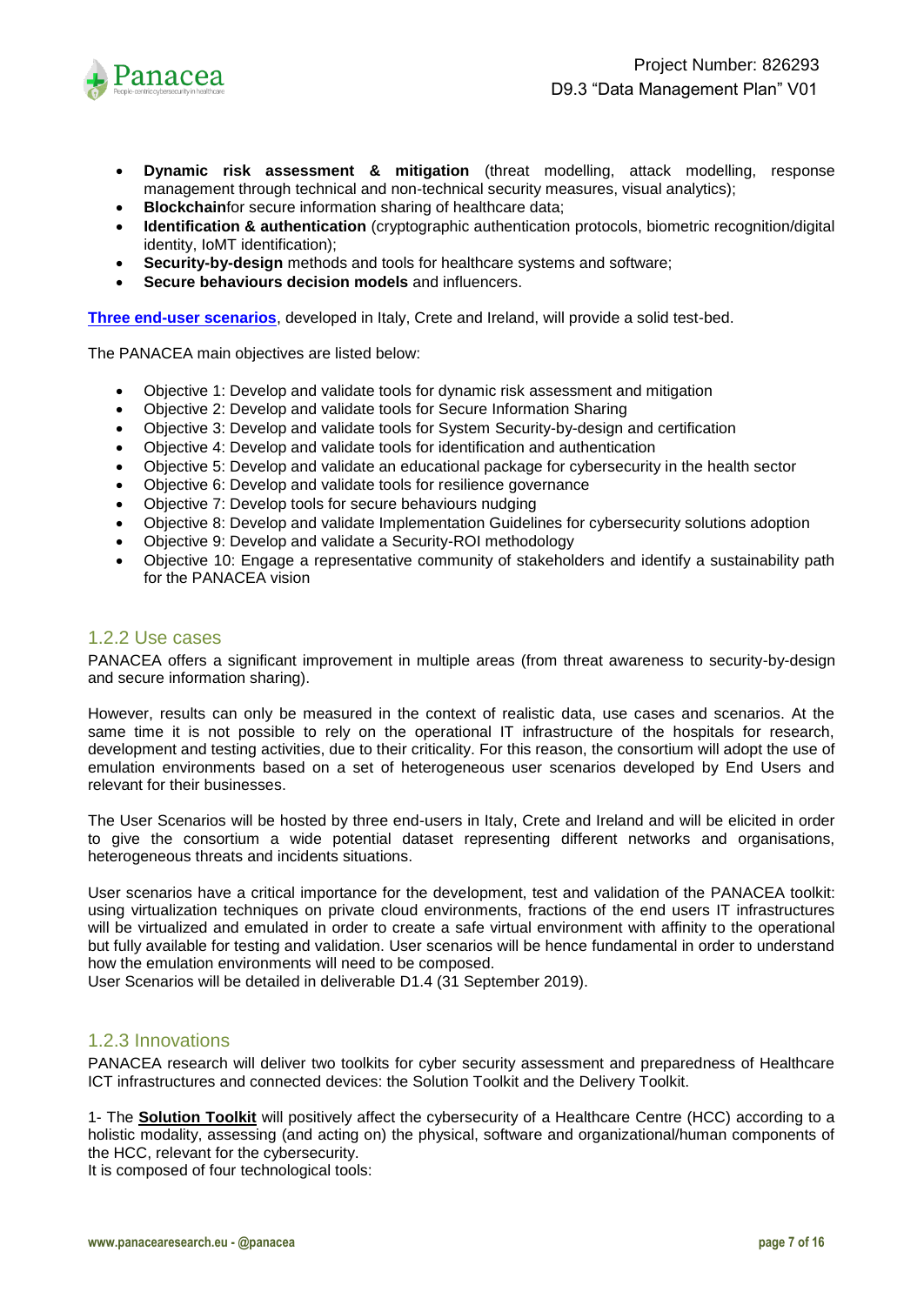

- a dynamic risk assessment & mitigation tool (helping to perform risk assessment evaluation and mitigation measures)
- a secure information sharing tool for the protection of data
- a security-by-design & certification tool
- a tool for identification & authentication

Moreover, it comprises three organizational tools:

- a tool composed by models, guidelines and best practices for training & education
- a tool aimed at resilience governance
- a tool for secure behaviours nudging

How does the Solution Toolkit effectively interact with the Healthcare Center components?

Each component of the Solution Toolkit, can be implemented and used separately by the management and the security staff of the healthcare center. Once implemented, they operate by protecting an ecosystem made up of a variety of components, as for example:

- The Healthcare Center network composed of operators, patients, citizens, security staff, medical doctors, nurses, top management, employees and administrative staff.
- The clinical information systems and related processes (EHP, PHR)
- The administrative information systems
- The connected devices used in and outside of the hospital

The Solution Toolkit also manages the connections with other HCCs, even when this HCCs are not adopting PANACEA research's solutions (these are represented on the right).

2. The **Delivery Toolkit** is conceived as a support for the adoption of the Solution Toolkit. It involves two support tools:

- a methodology to evaluate the Return of Investment (ROI) of cybersecurity interventions, therefore the advantages of following a cybersecurity approach in an Healthcare Center
- a set of guidelines to be applied for the adoption of the Solution Toolkit

PANACEA research follows two Innovative approaches:

1) A Holistic approach to cybersecurity: the underlying paradigm of PANACEA research is that real improvement in the domain of cybersecurity can only come from change to human behaviour, technology and processes as part of a holistic solution; the Toolkit contains all these ingredients; and the project is structured to allow their codesign and the strict collaboration between end-users and researchers/developers

2) An Impact oriented approach: the Consortium has put itself in the shoes of the public health decision makers and of the HCC managers, as prospect users of PANACEA research, and has decided not only to design effective solutions, but also to make them easy to adopt.

The PANACEA research Toolkit is expected to be used for prevention purposes. The toolkit helps the HCC to proactively protect the IT infrastructure. It does not include an incident management component. The Consortium considers that existing technical and organizational solutions already cover the incident management/response phase and assumes that to invest in preparedness reduces the likelihood and criticality of the incidents to a level that ensures an overall positive return.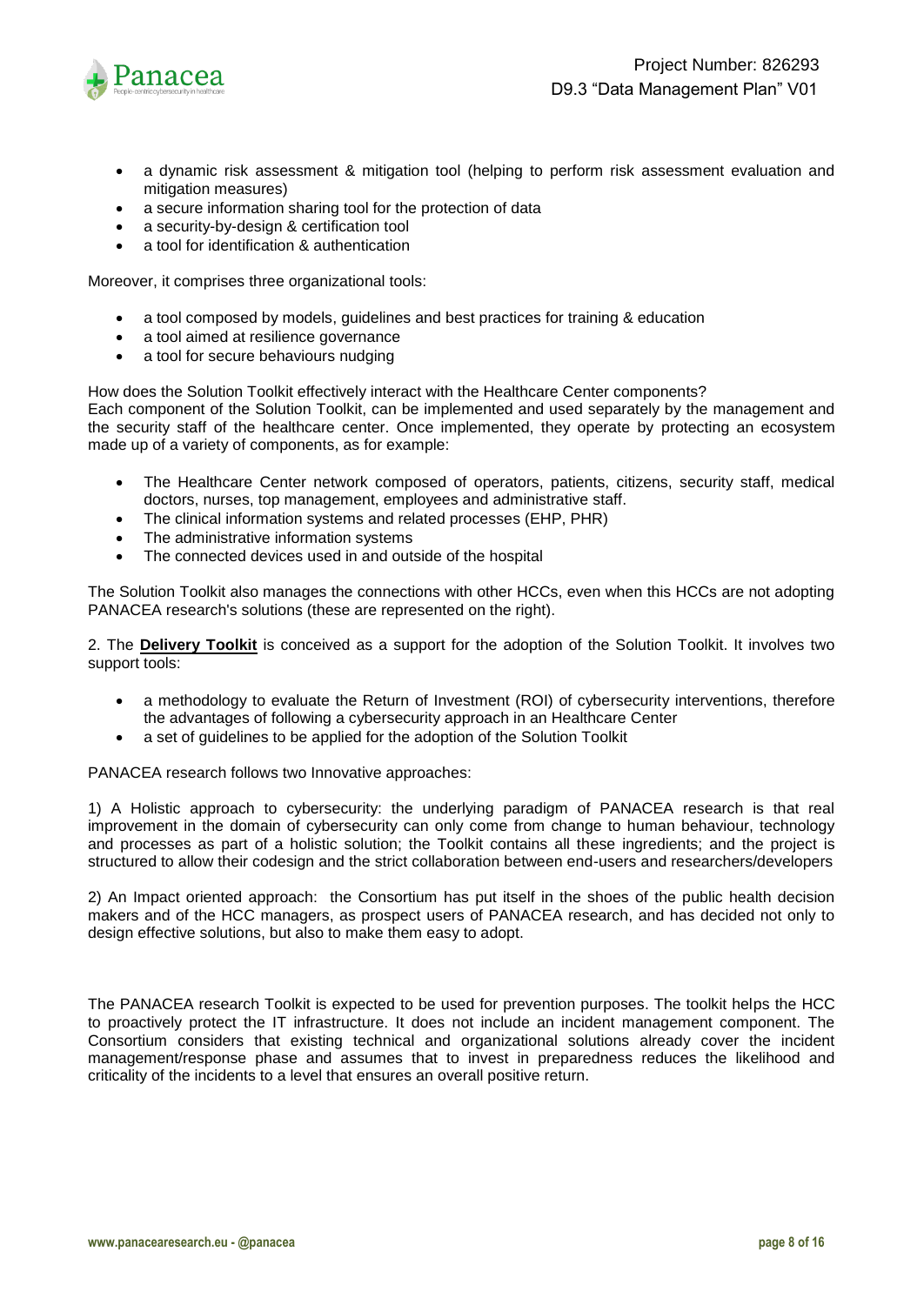

# 1.3 Quality assurance

#### <span id="page-8-1"></span><span id="page-8-0"></span>1.3.1 Quality criteria

The QA in the PANACEA project relies on the assessment of a work product (i.e. deliverable) according to lists of QA checks (QA checklists – [QAPeer]) established with the QAM, validated at a project management level and centralized in the [PMP].

For the purpose of the QA of this deliverable, it has been assessed according the following checklists:

 PEER REVIEW (PR) QA CHECKLIST [QAPeer]: this deliverable is a report, it then requires a proper peer review according to the checks defined in this checklist;

#### <span id="page-8-2"></span>1.3.2 Validation process

For the final validation of work products (i.e. deliverables) within the PANACEA project, a final QA review process MUST be used before the issuing of a final version. This QA validation process follows the Quality Review Procedure established with the QAM and validated at project management level in order to guarantee the high quality level of work products and to validate its adequacy according to the defined quality criteria chosen and defined for each deliverable. The Quality Review Procedure itself and the selection of the QA Review Committee are described in the [PMP]. The QA validation process is scheduled in the QA Schedule [QASchedule] managed by the QAM.

# <span id="page-8-3"></span>2. Applicable and Reference Documents

## <span id="page-8-4"></span>2.1 Applicable Documents (ADs)

The following documents contain requirements applicable to the generation of this document:

| <b>Reference</b> | <b>Document Title</b>                                     | <b>Document Reference</b> | <b>Version</b> | <b>Date</b> |
|------------------|-----------------------------------------------------------|---------------------------|----------------|-------------|
| [PMP]            | <b>PANACEA Project</b>                                    |                           | 0.5            | 01/01/2019  |
|                  | Management Plan                                           |                           |                |             |
| [QAPeer]         | PANACEA Peer Review QA<br>Checklist                       |                           | 0.5            | 01/01/2019  |
| [QAReqs]         | <b>PANACEA Requirements</b><br><b>Review QA Checklist</b> |                           | 0.5            | 01/01/2019  |
| [QASchedule]     | PANACEA QA Schedule                                       |                           | 0.5            | 01/01/2019  |
|                  |                                                           |                           |                |             |
|                  |                                                           |                           |                |             |

#### Table 1: Applicable Documents

## <span id="page-8-5"></span>2.2 Reference Documents (RDs)

The following documents have been consulted for the generation of this document:

| <b>Reference</b> | Document Title     | Document Reference     | Version | <b>Date</b> |
|------------------|--------------------|------------------------|---------|-------------|
| Grant            | Annex $1 -$        | Ref. Ares(2018)5691185 |         | 07/11/2018  |
| Agreement        | Description        | $-07/11/2018$          |         |             |
|                  | of Action – Part A |                        |         |             |
| Grant            | Annex $1 -$        | Ref. Ares(2018)5691185 |         | 07/11/2018  |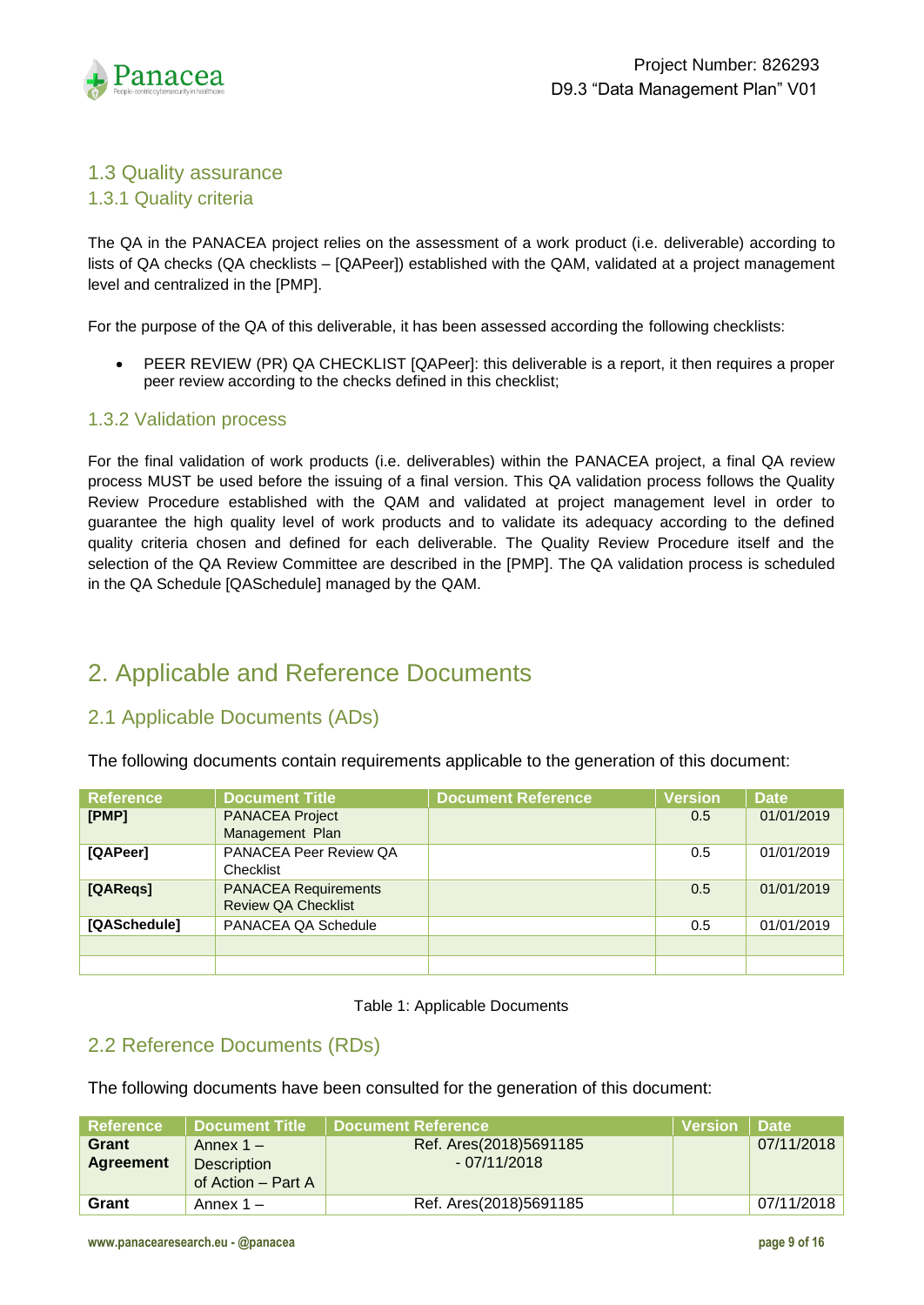

| <b>Reference</b>                                         | <b>Document Title</b>                                                                                                                                            | <b>Document Reference</b>                                                                                                                          | <b>Version</b> | <b>Date</b> |
|----------------------------------------------------------|------------------------------------------------------------------------------------------------------------------------------------------------------------------|----------------------------------------------------------------------------------------------------------------------------------------------------|----------------|-------------|
| <b>Agreement</b>                                         | Description<br>of Action - Part B                                                                                                                                | $-07/11/2018$                                                                                                                                      |                |             |
| <b>Horizon</b><br>2020 offical<br><b>DMP</b><br>template | <b>TEMPLATE</b><br>HORIZON 2020<br><b>DATA</b><br><b>MANAGEMENT</b><br>PLAN (DMP)                                                                                |                                                                                                                                                    | 01             | 13/10/2016  |
| <b>GDPR</b>                                              | Reg. 2016/679<br>General Data<br>Protection<br>Regulation                                                                                                        | https://eur-lex.europa.eu/legal-<br>content/IT/TXT/?uri=CELEX%3A32016R0679                                                                         |                |             |
| <b>FAIR</b>                                              | The FAIR Guiding<br><b>Principles</b><br>for<br>scientific<br>data<br>and<br>management<br>stewardship<br>(Wilkinson<br>M.D<br><b>Dumontier</b><br>M. et<br>alia | Scientific Data volume 3, Article number: 160018<br>(2016)https://www.nature.com/articles/sdata201618                                              |                | 2016        |
| <b>DMP</b>                                               | Horizon 2020 FAIR<br>Data Management<br>Plan<br>(DMP)<br>template                                                                                                | http://ec.europa.eu/research/participants/docs/h2020-<br>funding-guide/cross-cutting-issues/open-access-<br>data-management/data-management_en.htm |                |             |

<span id="page-9-0"></span>Table 2: Reference Documents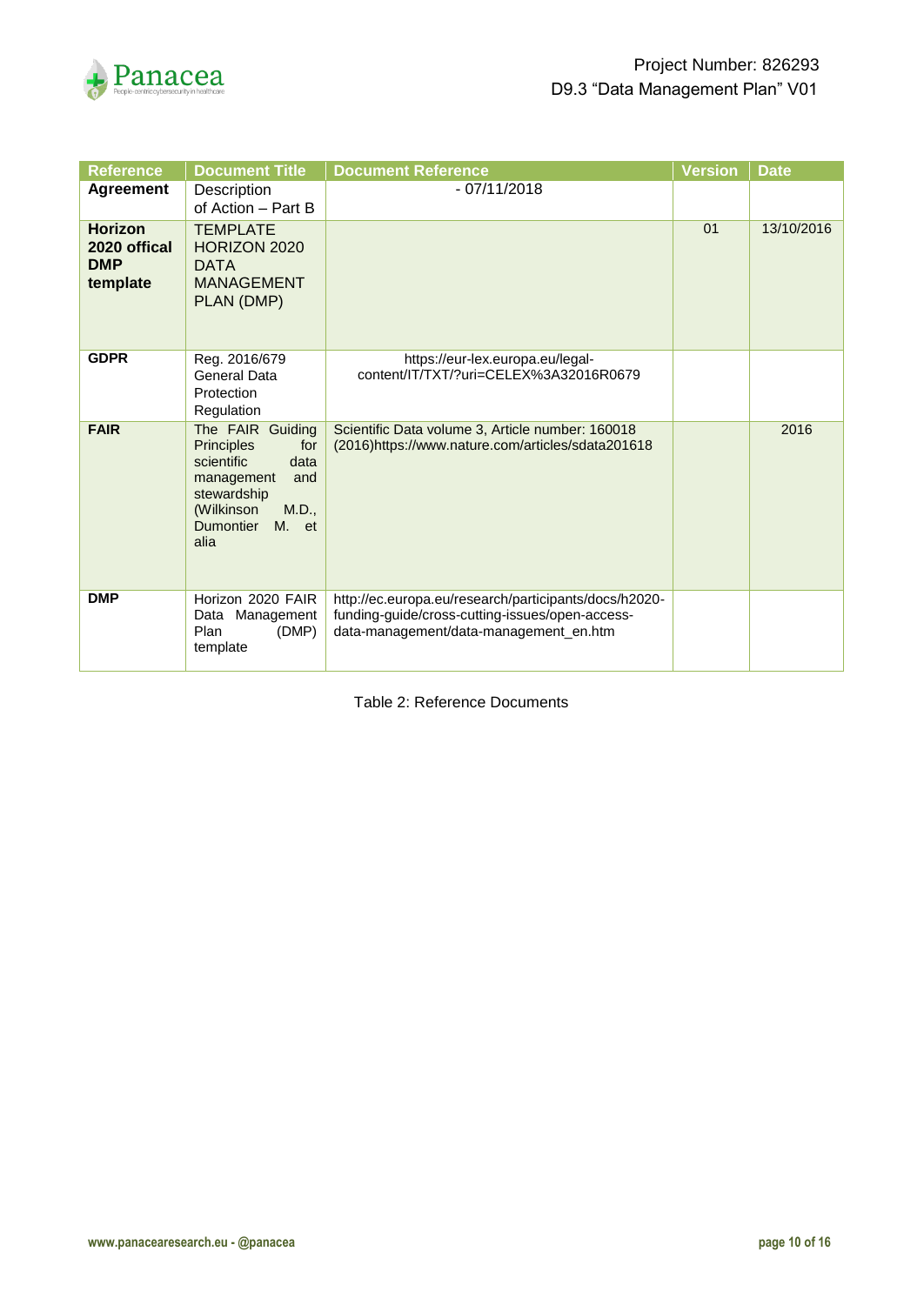

# <span id="page-10-0"></span>3. Glossary of Acronyms

| <b>Acronym</b> | <b>Description</b>                                 |
|----------------|----------------------------------------------------|
| <b>DMP</b>     | Data Management Plan                               |
| Dx.x           | Deliverable number x.x                             |
| <b>FAIR</b>    | Findable, Accessible, Interoperable, Re-usable     |
| <b>GA</b>      | <b>Grant Agreement</b>                             |
| <b>GDPR</b>    | General Data Protection Regulation (Reg. 2016/679) |
| <b>WP</b>      | WorkPackage                                        |
|                |                                                    |
|                |                                                    |
|                |                                                    |
|                |                                                    |
|                |                                                    |

Table 3. Table of acronyms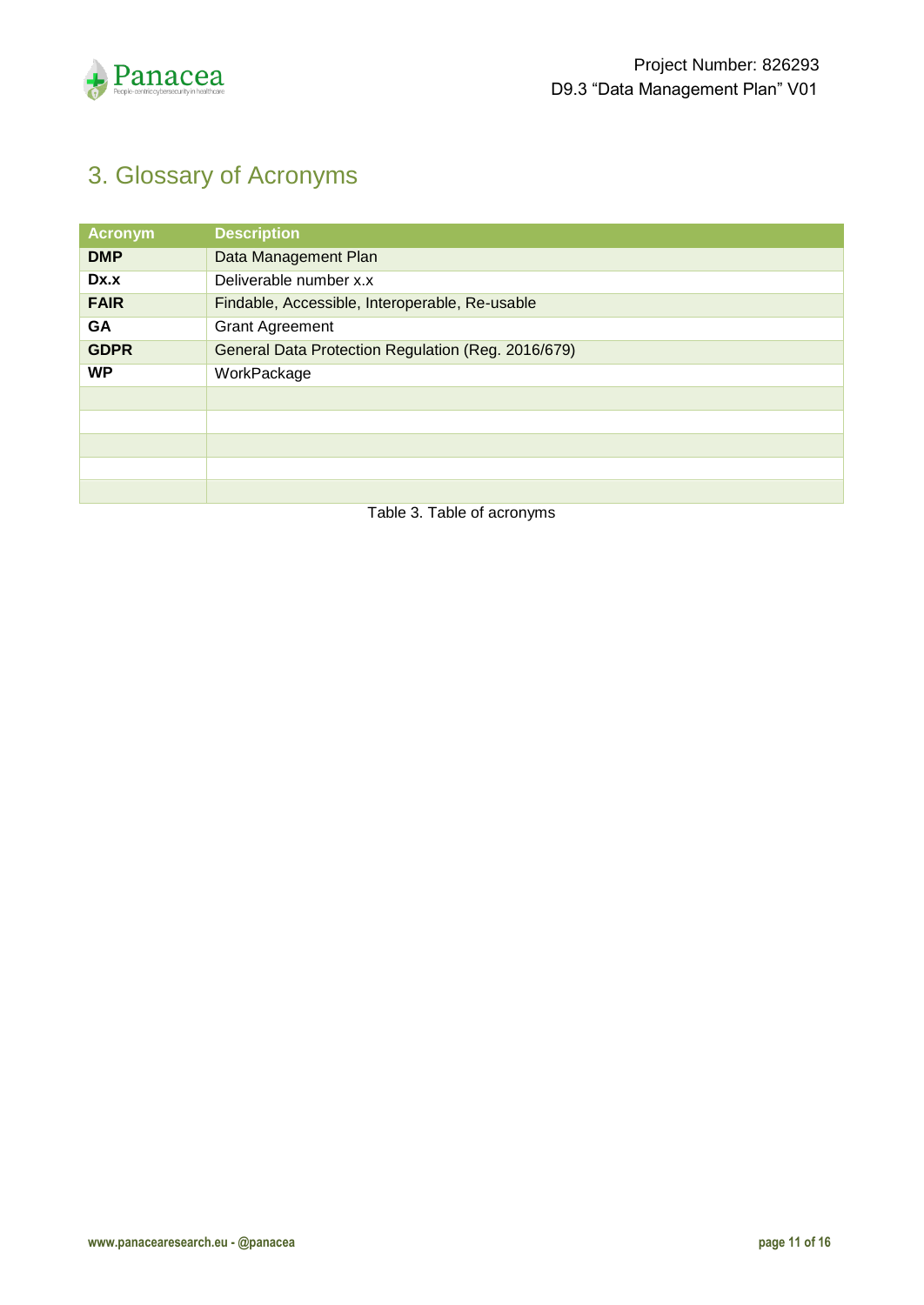

## <span id="page-11-0"></span>4. Data summary

The purpose of the data collection/generation and processing in the PANACEA framework is instrumental to the objectives of the Project. The types of data collected can be divided in groups:

- 1. Collection of contact information (name, e-mail, phone, affiliation, professional details) from Partners' staff for the purpose of internal communications, project activities and registration in PANACEA meetings and events;
- 2. Collection of information (name, e-mail, phone, affiliation, professional details) from stakeholders and experts for communications regarding workshops, training course and registration in PANACEA Platforms and events;
- 3. Collection of technical and scientific inputs and opinions from end-users and stakeholders in the framework of PANACEA's purposes, mainly on Healthcare system gaps, vulnerabilities and viable fixes. This activity aims at collecting information on different healthcare models, structures and procedures and eventually on gaps that need to be filled;
- 4. Collection of data regarding the 3 Use Cases IT infrastructure, necessary to simulate part of them in the emulation environments PANACEA will build for the development and validation of the toolkit. IP addresses, networks structure, users (healthcare personnel or patients), installed applications and existing vulnerabilities will be analysed in order to understand which sections of the infrastructures will be emulated;
- 5. Collection of biometric data of healthcare personnel for the Identity Management Platform (full details on  $D10.1$ ) – in any case, the scope of the Platform is to be applied only to healthcare personnel;
- 6. Collection of healthcare patients' record data to test the Secure Information Sharing Platform;
- 7. Collection of data on behavioural patterns of selected staff to assess their awareness of cyber-risks;
- 8. Collection of information from stakeholders and beneficiary staff on problems and issues related to their experience on the field and on lessons learnt.

In relationship to previous items 4, 5, 6 and 7, personal data of healthcare personnel or patients will be involved. In order to deal with these personal data, several options will be explored:

- Personal "sensitive" data of healthcare personnel or patients collected, or previously collected, by the validation and demonstration host organizations (the three Use Case)will be anonymized with FORTH provided technology and software directly on the premises of the three Use Cases;
- Personal "sensitive" data of healthcare personnel or patients collected, or previously collected, by the validation and demonstration host organizations (the three Use Cases) anonymized with FORTH provided technology and software on the FORTH premises;
- Personal "sensitive" data of healthcare personnel or patients collected, or previously collected, by the validation and demonstration host organizations (the three Use Cases)and anonymized internally by each of the organization;
- Personal "sensitive" data collected from data subjects who have expressly consented to the collection and processing of their data for the purposes of the PANACEA project (this strategy will be probably adopted for the biometric data to test and validate the Identity Management Platform);
- Personal data created expressly by an algorithm generating mock data to be fed into the emulated environments (no real personal data would be used in the development of toolkits and in the validation and demonstration activities) or using test data already available in the three Use Cases;

The **personal "sensitive" data** referred to is constituted by patients' health records and by healthcare personnel user/biometric data which should populate, realistically, the emulated environments.

The quantity and quality of the data to be fed, and how it will be processed, will be more precisely defined once the emulation environments are at a more advanced phase, in particular when the Validation Plan and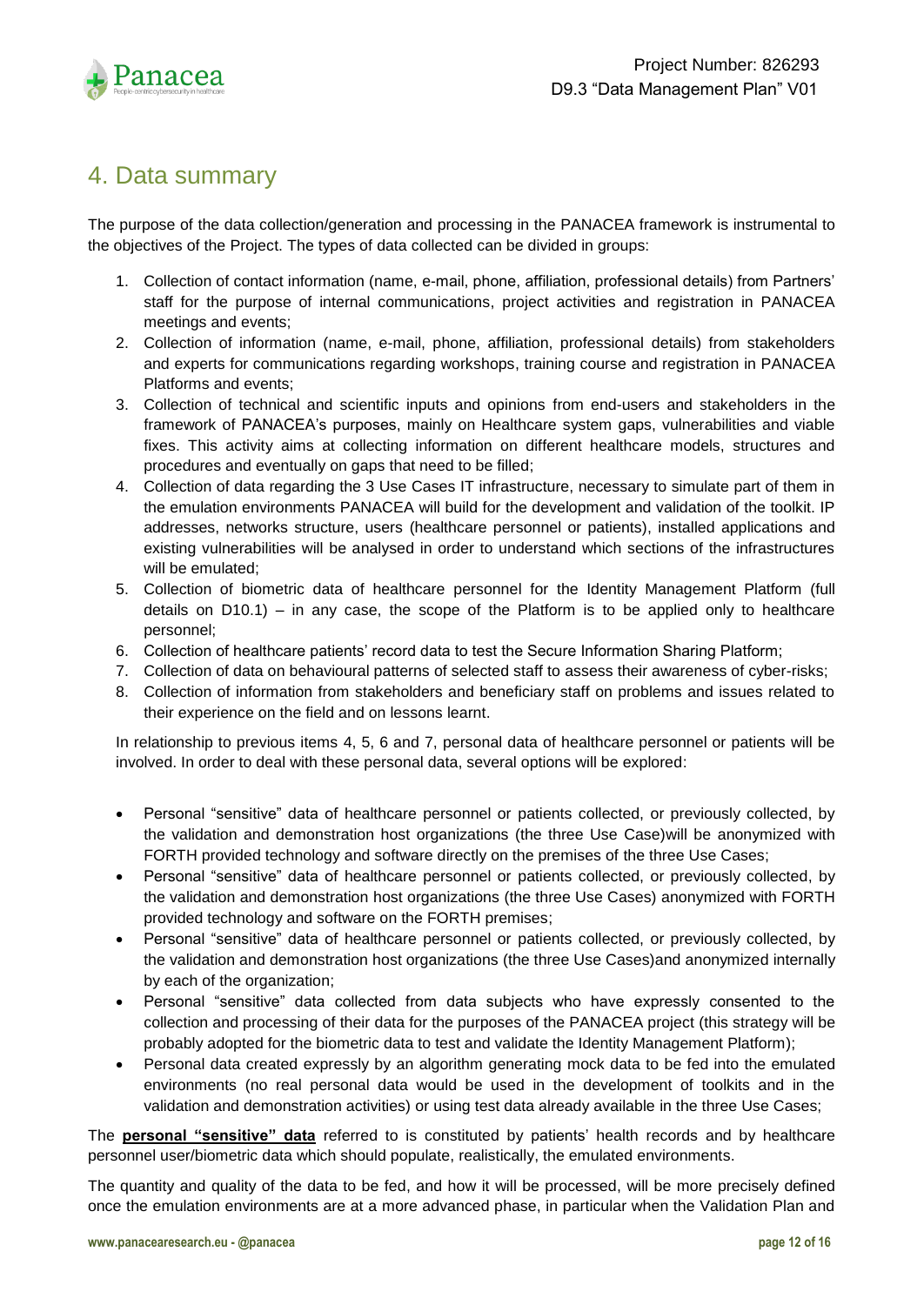

the Emulation Environments are developed. The information still to be defined at a later stage includes the types of formats the project will collect or generate, the size of the data.

The **personal data of end-users and stakeholders** will be used only for PANACEA project purposes: the informed consent for the collection and processing (contact data and technical/scientific information or opinions) is given by these data subjects for the mentioned purposes. Nonetheless the information contained in Deliverables with a public dissemination level will be available.

In case the anonymization strategy will be adopted, a combination of Randomization and Generalization techniques is proposed. In compliance with the guidelines of Health Information Portability and Accountability Act (HIPAA) the following eighteen categories of Protected Health Information (PHI) in the HIPAA Privacy Rule The Safe Test of Safe Harbor" and Standard1 Standard1 [\(https://www.hhs.gov/sites/default/files/ocr/privacy/hipaa/understanding/coveredentities/De-](https://www.hhs.gov/sites/default/files/ocr/privacy/hipaa/understanding/coveredentities/De-identification/hhs_deid_guidance.pdf)

[identification/hhs\\_deid\\_guidance.pdf\)](https://www.hhs.gov/sites/default/files/ocr/privacy/hipaa/understanding/coveredentities/De-identification/hhs_deid_guidance.pdf) will be removed or generalized:

- First and last names of patients;
- Geographic locations;
- All elements of dates (except year) for dates directly related to an individual;
- Telephone numbers;
- Fax numbers;
- Electronic mail addresses:
- Social security numbers;
- Medical record numbers;
- Health plan beneficiary numbers;
- Account numbers;
- Certificate/license numbers;
- Vehicle identifiers and serial numbers, including license plate numbers;
- Device identifiers and serial numbers;
- Web Universal Resource Locators (URLs);
- Internet Protocol (IP) address numbers;
- Biometric identifiers, including finger and voice prints;
- Full face photographic images and any comparable images; and
- Any other unique identifying number, characteristic, or code.

# <span id="page-12-0"></span>5. FAIR Data

The PANACEA Project has opted out of the Open Pilot on Open Research Data in Horizon 2020 for incompatibility with privacy/data protection. Nonetheless the Consortium will recur to given channels in order to adhere to FAIR principles. Only the data which has a public dissemination level will be made available outside the Consortium (including Stakeholder platform members, External Ethics Review Members) and Commission staff or appointed experts linked to the implementation of the Grant Agreement or review activities.

### <span id="page-12-1"></span>5.1 Making data findable, including provisions for metadata

The Consortium is committed to making data findable. PANACEA complies with the principal priorities laid out by the Open Science Policy Platform OSSP recommendations [\(https://ec.europa.eu/research/openscience/index.cfm?pg=open-science-policy-platform\)](https://ec.europa.eu/research/openscience/index.cfm?pg=open-science-policy-platform), one of the core eight areas is linked with Research Indicators that confirm that data, metadata and methods that are relevant to research evaluation, including but not limited to citations, downloads and other potential indicators or academic re-use will be publicly available for independent scrutiny and analysis by researches, institutions, funder and other stakeholders.

<sup>&</sup>lt;sup>1</sup>Office for Civil Rights (OCR). "Guidance regarding methods for de-identification of protected health information in accordance with the Health Insurance Portability and Accountability Act (HIPAA) Privacy Rule." (2012).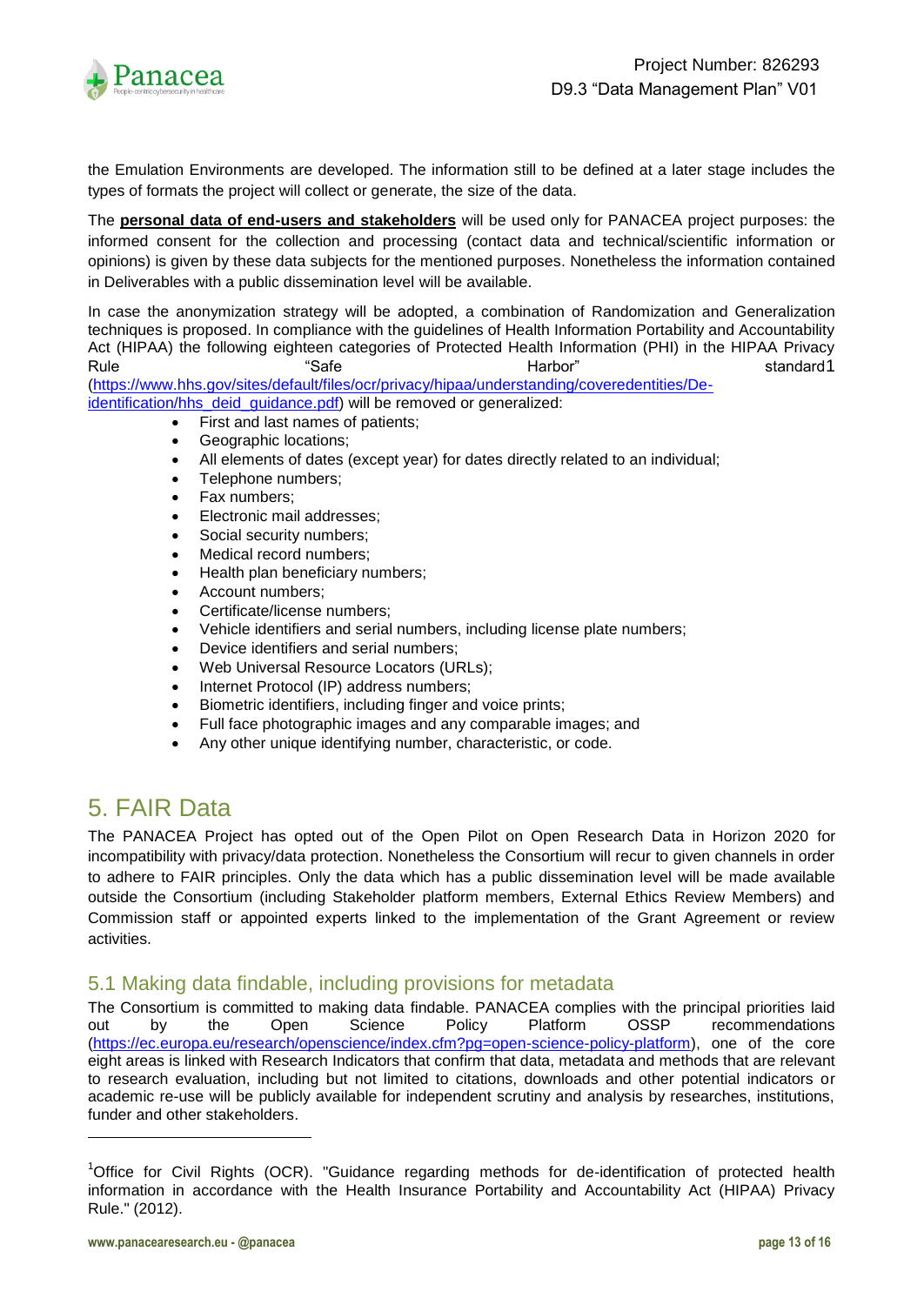

The website will be maintained, also from the content point of view, keeping in mind the best practices in terms of SEO. Metatag, keywords and other traditional means of SEO are nowadays not sufficient for optimal positioning with the main search engines

#### <span id="page-13-0"></span>5.2 Making data openly accessible

Publications and public deliverables will be made openly accessible through dissemination and communication activities.

At the time of writing, the channels identified for making PANACEA scientific publications openly are ZENODO [\(https://zenodo.org/\)](https://zenodo.org/) or B2Share [\(https://b2share.eudat.eu/\)](https://b2share.eudat.eu/) unless identified as potentially exploitable outputs.

The following channels enabling data accessibility are fully described in D8.2 "Communication and dissemination: strategy and achievements,  $1<sup>st</sup>$  version" which has a public dissemination level:

- Website
- Social media and Professional Networks
- Promotional material
- Videos
- Press Releases and Announcements
- Events (physical and virtual, e.g. webinars)
- **•** Traditional media
- Other channels

The deliverables which have a public dissemination level, once approved by the European Commission, will be publicly accessible on<https://cordis.europa.eu/projects> selecting the appropriate filters.

| Deliverable      | Deliverable title                                                                                                                 | Due month      | <b>Dissemination level</b> |
|------------------|-----------------------------------------------------------------------------------------------------------------------------------|----------------|----------------------------|
| D <sub>1.1</sub> | Models of health services and of medical device lifecycle<br>for cybersecurity                                                    | M4             | Public                     |
| D1.2             | Panacea User Requirements                                                                                                         | M7             | Public                     |
| D <sub>2.1</sub> | vulnerabilities<br>Analysis<br>of<br>cyber<br>SoA<br>and<br>countermeasures in HCC                                                | M <sub>7</sub> | Public                     |
| D <sub>2.2</sub> | Human Factors, Threat Models Analysis and Risk<br>Quantification in HCC                                                           | M12            | Public                     |
| D <sub>2.3</sub> | <b>Advanced Response Methods</b>                                                                                                  | M15            | Public                     |
| D2.4             | Secure information sharing, interconnectivity, cloud,<br>authentication and interoperability aspects                              | M15            | Public                     |
| D3.3             | Dynamic Risk Management Platform High-Level Design<br>- Update                                                                    | M15            | Public                     |
| D <sub>3.4</sub> | Secure Information Sharing Platform HighLevel Design -<br>Update                                                                  | M15            | Public                     |
| D3.13            | Dynamic Risk Management Platform and Secure<br>Information Sharing Platform Verification Plan                                     | M20            | Public                     |
| D3.14            | Dynamic Risk Management Platform and<br>Secure<br>Information Sharing Platform Verification Report                                | M24            | Public                     |
| D7.4             | White paper: lessons learnt from PANACEA project and<br>recommendations for the cyber-protection of hospitals<br>and care centres | M35            | Public                     |
| D8.1             | PANACEA Security Framework for Hospitals and care                                                                                 | M36            | Public                     |

The PANACEA deliverables with public dissemination level are: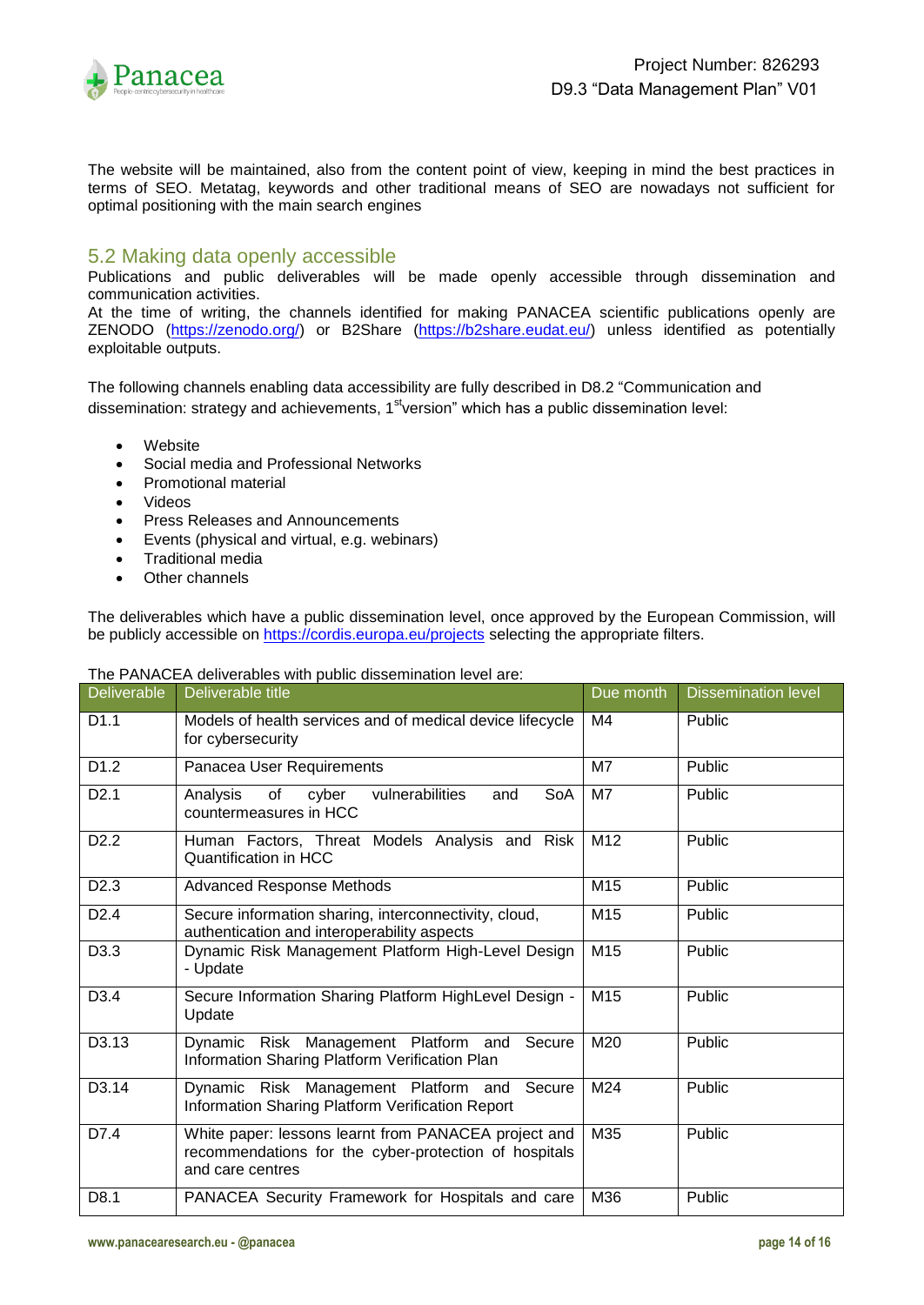

|      | centres                                                                                         |                |               |
|------|-------------------------------------------------------------------------------------------------|----------------|---------------|
| D8.2 | Communication and dissemination:<br>strategy<br>and<br>achievements, 1 <sup>st</sup> version    | M5             | <b>Public</b> |
| D8.3 | Communication<br>dissemination:<br>and<br>and<br>strategy<br>achievements, intermediate version | M18            | Public        |
| D8.4 | Communication<br>and dissemination:<br>strategy<br>and<br>achievements, final version           | M30            | <b>Public</b> |
| D9.3 | Data Management Plan                                                                            | M <sub>6</sub> | Public        |

Table 4: Public deliverables

### <span id="page-14-0"></span>5.3 Making data interoperable

The interoperability for inputs and outputs of the toolkits will be identified by language (definitions) and format (logical). At the time of writing, specific standards have yet to be identified in the light of the architecture of the toolkits under development and inclusion of requirements' analysis. It is the aim of the Consortium to define interoperability criteria as development unfolds. Any output resulting as publicly available for further research and scientific publications will, if technically possible, be in formats commonly used such as JSON or XML.

## <span id="page-14-1"></span>5.4 Increase data re-use (through clarifying licences)

Licensing of any data not otherwise protected by other IPRs will be done through Creative Commons (CC) where reuse will be either CC-0 (public domain) or CC-BY (attribution) wherever possible. However, due to the nature of the studies and of the data, there will be restrictions made in some cases:

- Approval will be sought from institutional Ethical Board when required by European or national regulatory
- Reusability of health data collected in routine care of individuals requires internal procedures of healthcare providers according to the legal frameworks of health and biomedical research
- In many cases, authorized access to data will be limited to researchers who are listed and accepted in the authorization request, whether anonymised or not.

## <span id="page-14-2"></span>6. Allocation of resources

For the costs to be incurred in (staff or other structural or service costs) the Consortium will rely on the budget allocated by the Grant Agreement.

# <span id="page-14-3"></span>7. Data security

Data Security characteristics relevant for the PANACEA project can be categorized in two main types:

- security of dataflow and data used to validate the toolkits (the data fed into the emulated environments for the validation processes – items 4, 5, 6 and 7 in Section [4\)](#page-11-0);
- security of the personal data related to Project activities (contact information and feedbacks from stakeholders/end-users, items 1 and 2 in Section [4\)](#page-11-0).